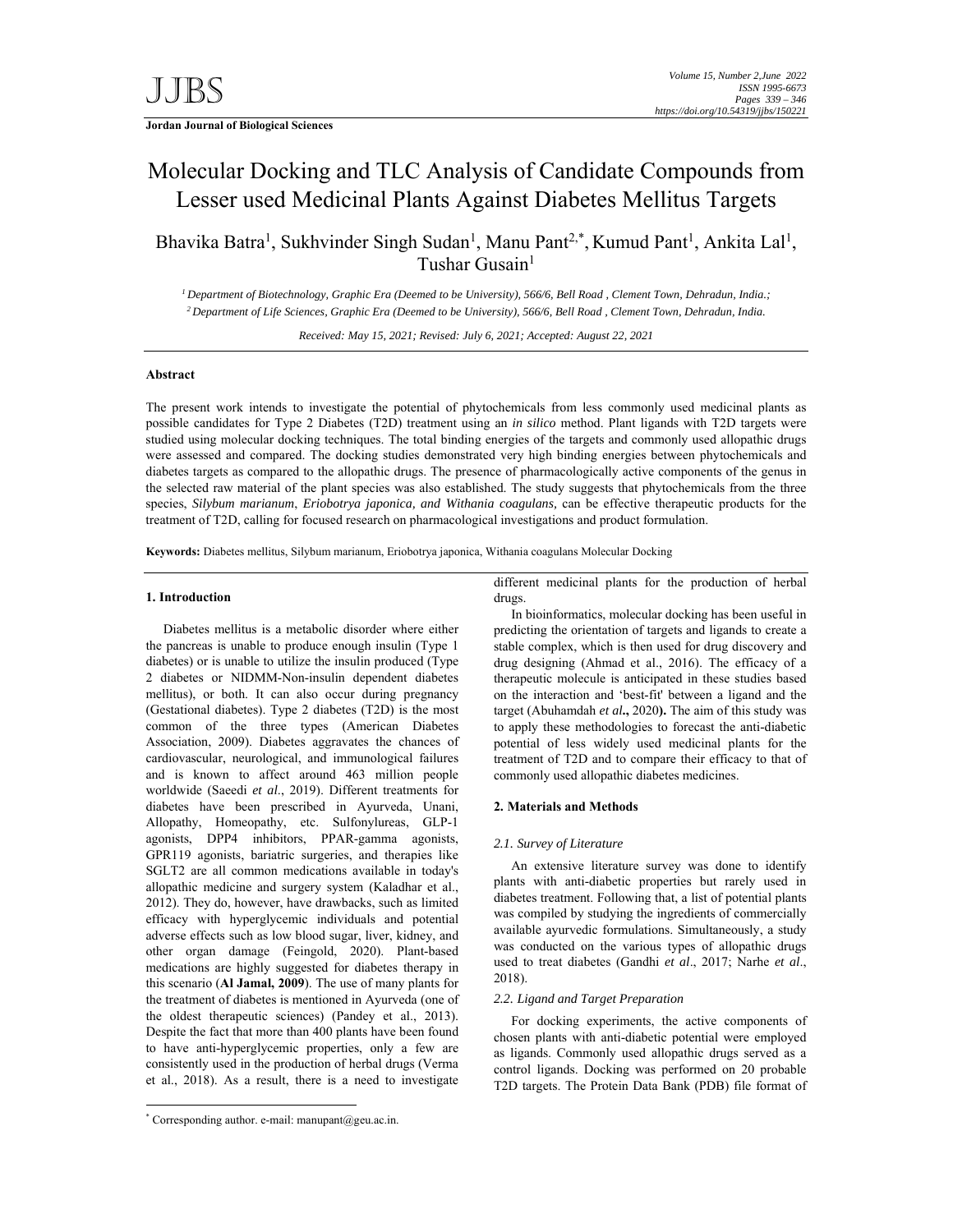selected ligands and targets was acquired from the Research Collaboratory for Structural Bioinformatics PDB (https://www.rcsb.org/) (Natarajan *et al*., 2015) and canonical or isomeric smiles from Pubchem database (https://pubchem.ncbi.nlm.nih.gov/) (Ahmad *et al*., 2016) (later converted into PDB format) (https://cactus.nci.nih.gov/translate/) (Renuka and Berla 2013).

## *2.3. Molecular Docking*

For molecular docking, the iGemdock software was employed. All of the targets were docked with each ligand. Default settings such as population size of 200, generation size of 70, and number of solutions 2 were used to predict docking locations. The interaction of ligands and targets was investigated.

#### *2.4. Thin layer chromatography (TLC) analysis*

To identify the active components in the plant extracts, TLC was used with a variety of aqueous media and solvent solutions.

## *2.4.1. Sample and Solvent preparation*

## *2.4.1.1. Silymarin from Silybum marianum (S. marianum)*

The starting material was defatted *S. marianum* seeds obtained from Sorich Organics (New Delhi, India) (Figure 1a), from which two samples were made. Seeds were weighed, macerated, and dissolved in 70 % ethanol (v/v) in a 1:3 (w/v) ratio for the first sample, which was stored at room temperature for 24 hours. 70 % ethanol  $(v/v)$  was added to this extract  $(1:10 \text{ v/v})$ . After repeating the process four times, 1 ml of the extract was collected and kept for future use (Natarajan *et al*., 2015). For the second sample, the crushed seeds were treated in 100% methanol. The solution was incubated at room temperature for 24 hours before being processed in the same way as sample 1.

The solvent systems used were chloroform: acetone: formic acid (75:16.5:8.5), ethyl acetate: n-hexane (40:60), benzene: ethyl acetate (70:30), methanol: water (9:1) and 100% methanol (Suha and Khadeem, 2007; Abouzid, 2012).

## *2.4.1.2. Ursolic Acid from Eriobotrya japonica (E. japonica)*

*E. japonica* leaves were collected from the mother plant growing at Laxman Chowk (Dehradun, Uttarakhand, India) (Figure 1b), oven-dried (40°C for 24 hours), crushed and used as an extracting material for two samples. The first sample was prepared by dissolving extracted material in 100% methanol (1:1 ratio w/v) and incubating it at room temperature for 24 hours with intermittent shaking (Khatik *et al*., 2019). Crushed leaves were dissolved in 100% ethanol (1:5 w/v) and kept at room temperature for 24 hours with intermittent shaking for the second sample (Delfanian et al., 2016). The samples were evaporated in a water bath at 64°C for methanol and 78°C for ethanol until thick concentrated samples were obtained. Toluene: ethyl acetate: formic acid (8:2:0.1), acetonitrile: water (3:2) and butanol: acetic acid: water (4:1:5) were utilized as mobile phases (Gupta *et al*., 2011).

## *2.4.1.3. Withanolide A and Withaniferin A from Withania coagulans (W. coagulans)*

Seeds of *W. coagulans* were procured from a local Ayurvedic medicinal store in Dehradun, Uttarakhand,

India (Figure 1c). Seeds were dried, crushed, dissolved in 100% methanol (1:4 ratio w/v) and kept at room temperature for 24 hours with intermittent shaking for sample preparation (Peerzade et al., 2018). The solution was evaporated at 64°C in a water bath until a concentrated solution was obtained. For the second sample, 15-20 seeds of *W. coagulans* were soaked in 50 ml water. The solution was incubated at room temperature for 24 hours before being evaporated in a water bath at 100°C until a concentrated solution of 1ml was produced.

The solvent systems used were butanol: water: acetic acid (7:1:2), toluene: ethyl acetate: formic acid (5:5:1), chloroform: methanol (9:1) and benzene: ethyl acetate (2:1) (Sudhanshu *et al*., 2012, Preethi and Senthil, 2014; Poorani, 2014;).

## *2.4.2. Solvent application, development of chromatogram and visualization*

The chromatographic analysis was performed on a heat activated aluminium, precoated silica gel 60 F<sub>254</sub> TLC plate (E. Merck) of uniform thickness (0.2mm). A 100 µl syringe was used and a 10 µl sample was loaded. The component separation was carried out at room temperature in a twin trough glass chamber (20 x 10 cm) filled with 20 ml of the solvent system. The TLC plates were then visualized at 256 nm and 366 nm and the  $R_f$  value was evaluated.



Figure 1 Plant material for sample preparation for chromatographic analysis 1a: Seeds of Silyburn marianum 1b: Leaves of Eriobotrya japonica 1c:Seeds of Withania coggulans

#### **3. Results**

The aim of this research was to find medicinal herbs that have excellent anti-diabetic properties but are underutilized in commercial pharmaceutical compositions. Besides the existing literature, the Ayurvedic medicines available in Indian marketplaces for diabetes management were investigated. Diabecon Tablets 60, Diabecon (DS) Tablets 60, Dabur Madhu Rakshak Tablets, and Dabur Vasant Kusumakar Ras Tablets, Dia-beta plus 60 veggi capsules, are a few examples. Based on above findings, eight plants were identified with strong anti-diabetic properties. Chemically active ingredients of these plants were also identified to be used as ligands for docking studies (Table 1). The 20 powerful targets were chosen based on their functions in the human body (Table 2). A total of 400 ligand-target combinations were examined. The efficiency of medicinal plant ligands for diabetes treatment was also compared to commercially accessible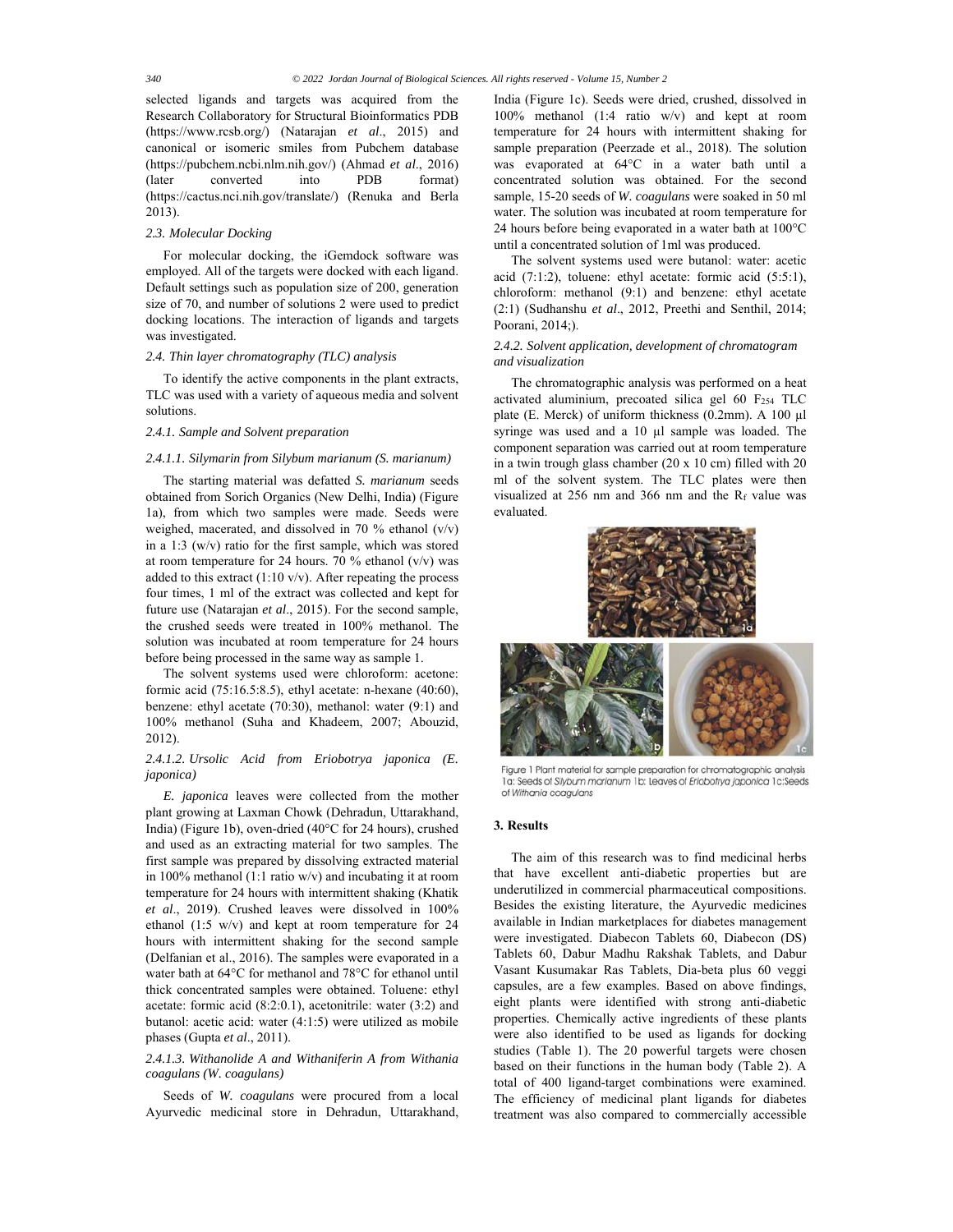and commonly used allopathic drugs. Control ligands Metformin, Glimepiride, Pioglitazone, and Gliclazide were used docked with 20 potential targets, making a total of 80 combinations of control treatments.

**Table 1.** Medicinal plants with antidiabetic potential and their active components.

| S.N | Scientific name                                | Active component   |  |
|-----|------------------------------------------------|--------------------|--|
|     |                                                | E-guggulsterone    |  |
| 1.  |                                                | Guggulsterol2      |  |
|     | Commiphora wightii (Sarup et al.,              | Guggulsterol3      |  |
|     | 2015)                                          | Guggulsterol4      |  |
|     |                                                | Guggulsterone      |  |
|     |                                                | Z- guggulsterone   |  |
|     |                                                | Mangiferin         |  |
| 2.  | Swertia chirayita (Kumar and<br>Staden, 2016)  | Swerchirin         |  |
|     |                                                | Amarogentin        |  |
|     |                                                | Coagulin C         |  |
| 3.  | Withania coagulans (Maurya,                    | Coagulin L         |  |
|     | 2010)                                          | Withanferin A      |  |
|     |                                                | 17 β Withanolide K |  |
|     | Eriobotrya japonica (Liu et al.,               | Ursolic Acid       |  |
| 4.  | 2016; Zhou et al., 2007)                       | Triterpenoid       |  |
| 5.  | Berberis vulgaris (Rahimi-                     | Berberine          |  |
|     | Madiseh et al., 2017)                          |                    |  |
| 6.  | Silybum marianum (Kazazis et al.,<br>2014)     | Silymarin          |  |
| 7.  | Myrica esculenta (Sood and Shri et             | Myricetin          |  |
|     | al., 2018)                                     | Quercetin          |  |
| 8.  |                                                | Tinosporin         |  |
|     | Tinospora cordifolia (Saha and<br>Ghosh. 2012) | Quercetin          |  |
|     |                                                | <b>Berberine</b>   |  |

| <b>Table 2.</b> Protein targets and their role in Type 2 Diabetes (T2D) |  |  |  |  |  |
|-------------------------------------------------------------------------|--|--|--|--|--|
| regulation.                                                             |  |  |  |  |  |

| S.N. | Target name                                              | Role                                                          |
|------|----------------------------------------------------------|---------------------------------------------------------------|
| 1.   | T-cell protein tyrosine                                  | Regulates insulin receptor                                    |
|      | phosphatase (TCPTP)                                      | signalling and gluconeogenesis                                |
|      | (Dodd et al., 2019)                                      | in the liver.                                                 |
| 2.   | PTP1B (Kumar and Staden,                                 | Dephosphorylates the insulin                                  |
|      | 2016; Dodd et al., 2019;                                 | receptor in liver and muscle to                               |
|      | Thareja et al., 2012)                                    | regulate glucose homeostasis.                                 |
| 3.   | α amylase (Kumar et al.,                                 | Responsible for postprandial                                  |
|      | 2016)                                                    | glucose levels                                                |
| 4.   | $\alpha$ galactosidase                                   | Increases blood glucose levels.                               |
| 5.   | 11β-Hydroxysteroid-                                      | Inhibition of this helps in                                   |
|      | dehydrogenase type 1(                                    | reducing tissue-specific                                      |
|      | Kumar and Staden, 2016)                                  | gluconeogenesis and fatty acid                                |
|      |                                                          | metabolism.                                                   |
| 6.   | Aldose Reductase (Natarajan Catalyzes the reduction of   |                                                               |
|      | et al., 2015; Oates, 2008)                               | glucose to sorbitol in the polyol                             |
|      |                                                          | pathway.                                                      |
| 7.   | Fructose 1 6 biphosphatase                               | Fructose 1,6-bisphosphatase                                   |
|      | (Poelje et al., 2006)                                    | (FBPase) is a key enzyme in                                   |
|      |                                                          | gluconeogenesis. It is a potential                            |
|      |                                                          | drug target in the treatment of                               |
|      |                                                          | type II diabetes                                              |
| 8.   | AMPK subunit beta-1                                      | Maintains glucose homeostasis                                 |
|      | (Zhang et al., 2009)                                     |                                                               |
| 9.   | $\alpha$ 2 subunit                                       | Helps in proper $\beta$ -cell Ca <sup>2+</sup>                |
|      |                                                          | influx through multiple HVCC                                  |
|      |                                                          | isoforms. Its absence lowers                                  |
|      |                                                          | insulin secretion and results in                              |
|      |                                                          | impaired glucose tolerance.                                   |
| 10.  | Sodium glucose                                           | Helps kidneys in lowering blood                               |
|      | cotransporter inhibitor<br>(Kumar and Staden, 2016)      | glucose levels.                                               |
| 11.  | Glycogen synthase kinase 3                               | Regulates glycogen synthesis                                  |
|      | (Natarajan et al., 2015; Ring                            |                                                               |
|      | et al., 2003)                                            |                                                               |
| 12.  | Gpr40 (Kumar and Staden,                                 | It is highly expressed in                                     |
|      | 2016)                                                    | pancreatic $\beta$ cells and is involved                      |
|      |                                                          | in insulin secretion.                                         |
| 13.  | Sulfonyl ureas (Del Prato                                | Stimulates insulin secretion from                             |
|      | and Pulizzi, 2006)                                       | pancreatic $\beta$ cells                                      |
| 14.  | Glucokinase (Natarajan et                                | Functions as a glucose sensor in                              |
|      | al., 2015; Ferre et al., 2003)                           | the $\beta$ cells by controlling the rate                     |
|      |                                                          | of glucose entry into the                                     |
|      |                                                          | glycolytic pathway                                            |
| 15.  | PPAR-γ (Natarajan et al.,                                | Regulates insulin sensitivity.                                |
|      | 2015; Kumar and Staden,                                  |                                                               |
|      | 2016)                                                    |                                                               |
| 16.  |                                                          | Glucagon-like peptide 1 (Glp Stimulates insulin secretion and |
|      | 1) (Kumar and Staden, 2016) inhibits glucagon secretion. |                                                               |
|      |                                                          |                                                               |
| 17.  |                                                          | Cytochrome P450 (Eid et al., Increases the drug response in   |
|      | 2009)                                                    | different disease                                             |
| 18.  | DGAT0 1 (Kumar and                                       | Catalyzes triglycerides synthesis                             |
|      | Staden, 2016)                                            |                                                               |
| 19.  | Pyruvate dehydrogenase                                   | Helps in glucose disposal                                     |
|      | kinase isoform 2 (Lee, 2014)                             |                                                               |
|      |                                                          |                                                               |
| 20.  | 17β-Hydroxysteroid-                                      | Activates functionally inert                                  |
|      | dehydrogenase type 1                                     | glucocorticoid precursors                                     |
|      | (Kumar and Staden, 2016)                                 | (cortisone) to active                                         |
|      |                                                          | glucocorticoids (cortisol) within                             |
|      |                                                          | insulin target tissues, such as                               |
|      |                                                          | adipose tissue, thereby regulating                            |

local glucocorticoid action.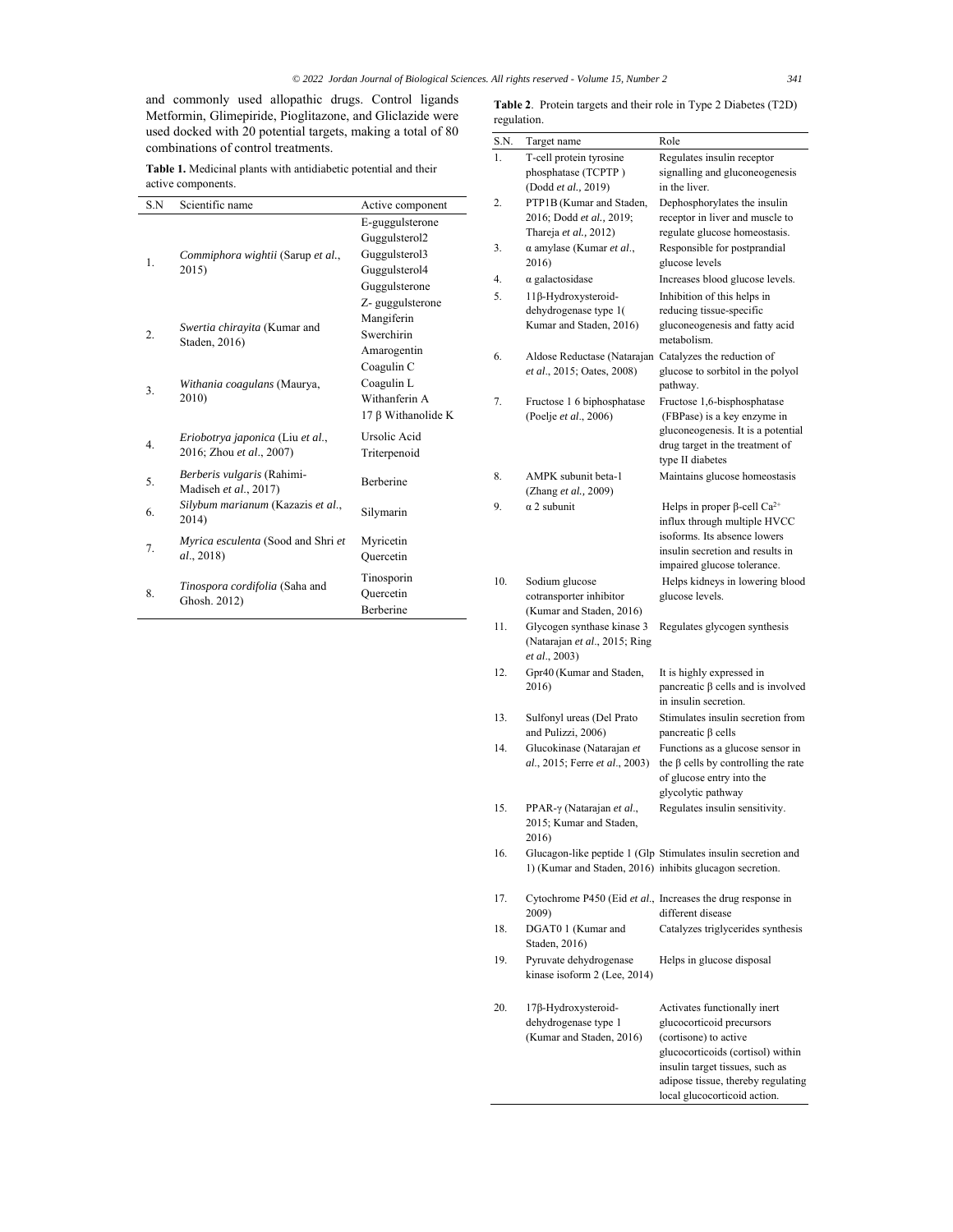#### *3.1. Docking results*

The aim of molecular docking is to achieve an optimal orientation and conformation of the ligand-receptor binding complex, demonstrated by less free energy of the binding. The energy levels obtained from the plant ligandtarget combinations and allopathic medicine ligand-target combinations showed better docking results between plants' active ingredients and the targets as compared to the docking combination of allopathic medicines with their specific targets. Out of the different combinations, good energy levels were obtained with chemical constituents of *S. marianum*, *E. japonica,* and *W. coagulans* with targets Ptp1b and 11 Beta HSD1 (Table 3, Figure 2).

**Table 3.** Docking results of active components of *Silybum marianum*, *Eriobotrya japonica* and *Withania coagulans* with various targets of Type 2 Diabetes.

| S.N. | Target-ligand              | Plant used for<br>extraction | Total energy of<br>binding<br>(kcal/mol) |
|------|----------------------------|------------------------------|------------------------------------------|
| 1    | ptp1b-silymarin            | S.marianum                   | $-323.716$                               |
| 2    | ptp1b-coagulinL            | W.coagulans                  | $-301.848$                               |
| 3    | ptp1b-triterpenoid         | E.japonica                   | $-285.77$                                |
| 4    | ptp1b-coagulinC            | W.coagulans                  | $-284.116$                               |
| 5    | ptp1b-ursolicacid          | E.japonica                   | $-262.094$                               |
| 6    | ptp1b-withanolide A        | W.coagulans                  | $-251.823$                               |
| 7    | DGAT1-triterpenoid         | E.japonica                   | $-151.823$                               |
| 8    | 11 beta HSD1-<br>silymarin | S.marianum                   | $-150.736$                               |
| 9    | 17beta HSD1-<br>silymarin  | S.marianum                   | $-139.748$                               |



Ptp1b (2c) Triterpenoid with Ptp1b (2d) Ursolic acid with Ptp1b (2e) Withanolide A with Ptp1b and (2f) Silymarin and 11 Beta HSD1

For target PPARγ, the best results were obtained with Coagulin L from *W. coagulans*. The total binding energy was observed at-115.16 kcal/mol, which is comparatively higher than the energy observed with other plant ligands, Silymarin (-103.886 kcal/mol), Ursolic acid (-106.6196 kcal/mol), all of which were much higher than the binding energy of Pioglitazone (-93.79 kcal/mol) with the target (Figure 3). For Cytochrome P450, the best docking results were observed with withanolide A (active component of *W. coagulans*) showing binding energy of-120.897 kcal/mol, which was higher than that obtained with allopathic medicines, gliclazide and glimepiride (-97.93 kcal/mol and-100.9 kcal/mol, respectively) (Figure 4). For target AMPK subunit beta-1, the best results were obtained with silymarin (*S. marianum), the* total binding energy being-113.586 kcal/mol, higher than the energy observed with commonly used metformin (-52.7833 kcal/mol) (Figure 5).

Docking studies revealed that *S. marianum* (common name: Milk Thistle), *E. japonica* (common name: Loquat), and *W. coagulans* (common name: Indian rennet) have

chemical components with substantially strong antidiabetic potential.



Figure 3: Comparison of total binding energies of Pioglitazone (an allopathic medicine) and other plant ligands with PPARý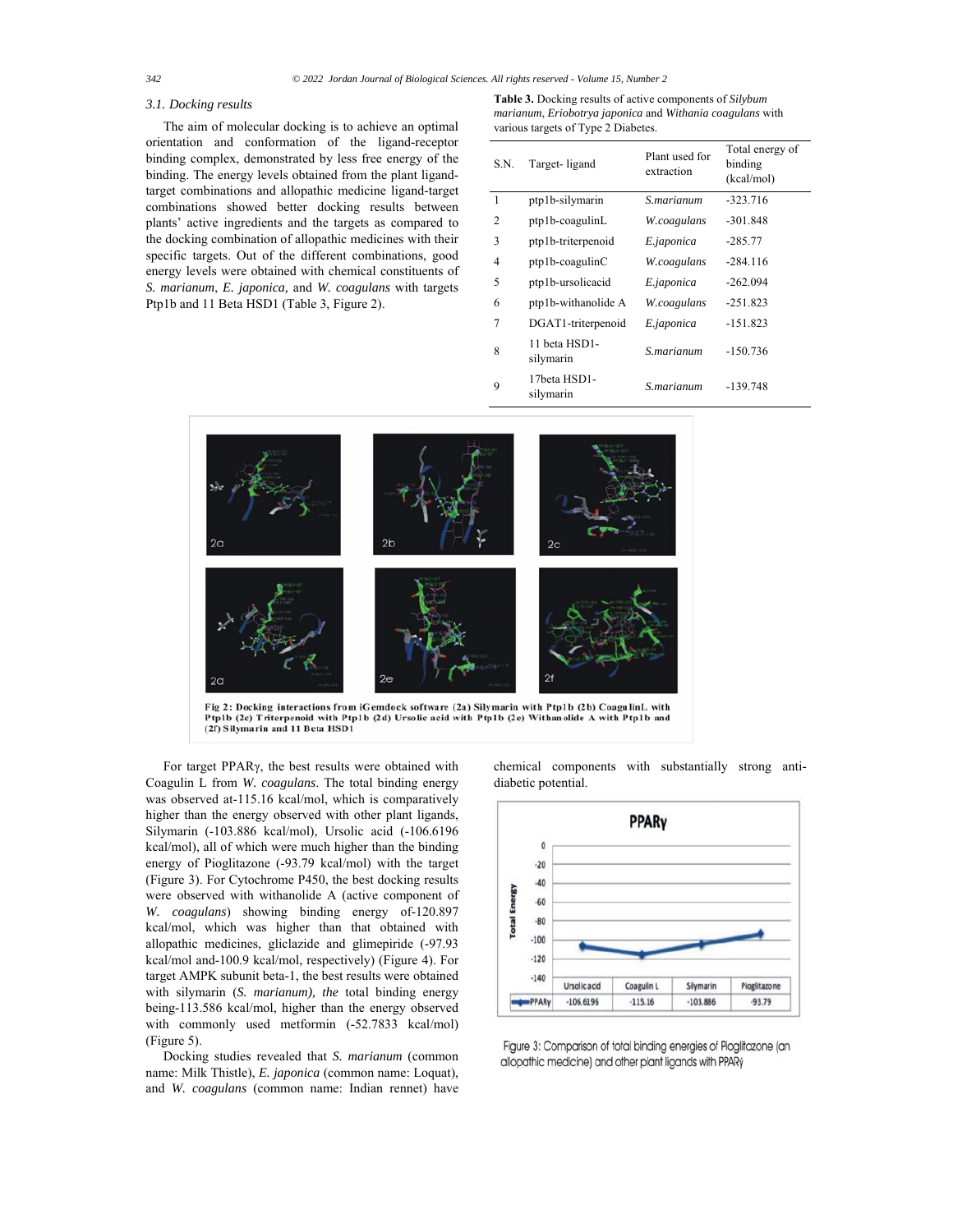

Figure 4: Comparison of total binding energies of allopathic medicines Glimpiride and Glicazide and other plant ligands with Cytochrome p450



**Figure 5**. Comparison of binding total energies of allopathic medicine Metformin and other plant ligands with AMPK subunit beta-1.

# *3.2. Thin layer chromatography (TLC analysis)*

Silymarin from *S. marianum*, ursolic acid from *E. japonica*, withaniferin A and withanolide A from W. *coagulans* were the four active components identified based on their binding energies. TLC in different solvent systems was used to confirm their existence in the readily accessible plant source material.

## *3.2.1. Silymarin*

Identification was done on the basis of the standard Rf value, 0.57 in the various solvent systems (Suha and Khadeem, 2007). Of the different combinations tried, the best results were obtained in the ethanolic and 100% methanolic extracts in the benzene: ethyl acetate (70:30) solvent system (Table 4). The ethanolic extract had a dark wide band while a narrow band was observed in the 100% methanolic extract with an Rf value of silymarin, confirming that the seeds contain silymarin (Figure 6).



Figure 6: TLC plate developed in benzene: ethyl acetate (70:30) solvent system (Lane 1-Ethanol, lane 2- Ethyl acetate, Lane 3- 100%

**Table 4**: TLC observations of Silymarin in benzene: ethyl acetate (70:30) solvent system.

| 100% Methanol           |       | Ethanol                 |       | Ethyl acetate                       |       |
|-------------------------|-------|-------------------------|-------|-------------------------------------|-------|
| Distance<br>moved (cms) | $R_f$ | Distance<br>moved (cms) | $R_f$ | Distance<br>moved<br>$\text{(cms)}$ | $R_f$ |
| 6.3                     | 0.41  | 3.5                     | 0.23  | 5.7                                 | 0.37  |
| 6.8                     | 0.45  | 5.8                     | 0.38  | 7.0                                 | 0.46  |
| 7.2                     | 0.47  | 6.8                     | 0.45  | 7.3                                 | 0.48  |
| 8.7                     | 0.57  | 7.2                     | 0.47  | 7.5                                 | 0.49  |
| 10                      | 0.66  | 8.7                     | 0.57  |                                     |       |
|                         |       | 11.8                    | 0.78  |                                     |       |

#### *3.2.2. Ursolic Acid*

On the basis of a standard Rf value of 0.42, the presence of ursolic acid in the leaf extract of *E. japonica* was confirmed (Naumoska et al., 2013). The best results were obtained using the solvent system toluene: ethyl acetate: formic acid (8:2:0.1) (Table 5). At the standard Rf value, a green colour band was detected in the 100% methanolic extract (Figure 7).

|                                                          | Table 5: TLC observation of Ursolic Acid in toluene: ethyl |
|----------------------------------------------------------|------------------------------------------------------------|
| acetate: $0.1\%$ formic acid $(8:2:0.1)$ solvent system. |                                                            |

| 100% Methanol              |      | Ethanol                    |      | Ethyl acetate                       |      | Chloroform                 |      |
|----------------------------|------|----------------------------|------|-------------------------------------|------|----------------------------|------|
| Distance<br>moved<br>(cms) | Rρ   | Distance<br>moved<br>(cms) | R e  | Distance<br>moved<br>$\text{(cms)}$ | R e  | Distance<br>moved<br>(cms) | Rе   |
| 4.3                        | 0.29 | 5.4                        | 0.36 | 4.6                                 | 0.31 | 4.6                        | 0.61 |
| 5.1                        | 0.34 | 6                          | 0.4  | 7.9                                 | 0.53 |                            |      |
| 5.8                        | 0.39 | 6.7                        | 0.45 | 8.1                                 | 0.54 |                            |      |
| 6                          | 0.40 | 12.1                       | 0.80 | 12.1                                | 0.80 |                            |      |
| 6.3                        | 0.42 |                            |      |                                     |      |                            |      |



Figure 7: TLC plate developed in toluene: ethyl acetate:0.1% formic acid (8:2:0.1) solvent system (E-Ethanol extract, M-100% Methanol extract, CM-Chloroform methanol extract, EA-Ethyl acetate extract). Methanol)

#### *3.2.3. Withanolide A and Withaniferin A*

Standard Rf values of 0.932 and 0.81 in different solvent systems were used to determine the presence of withanolide A and withaniferin A in the seed extract (Peerzade et al., 2018). Of the different combinations tried, the best results were obtained in the Butanol: Water: Acetic acid (7:1:2) solvent system (Table 6). As per the Rf value of withanolide A and withaniferin A, bands were observed in the 100% methanolic extract (Figure 8).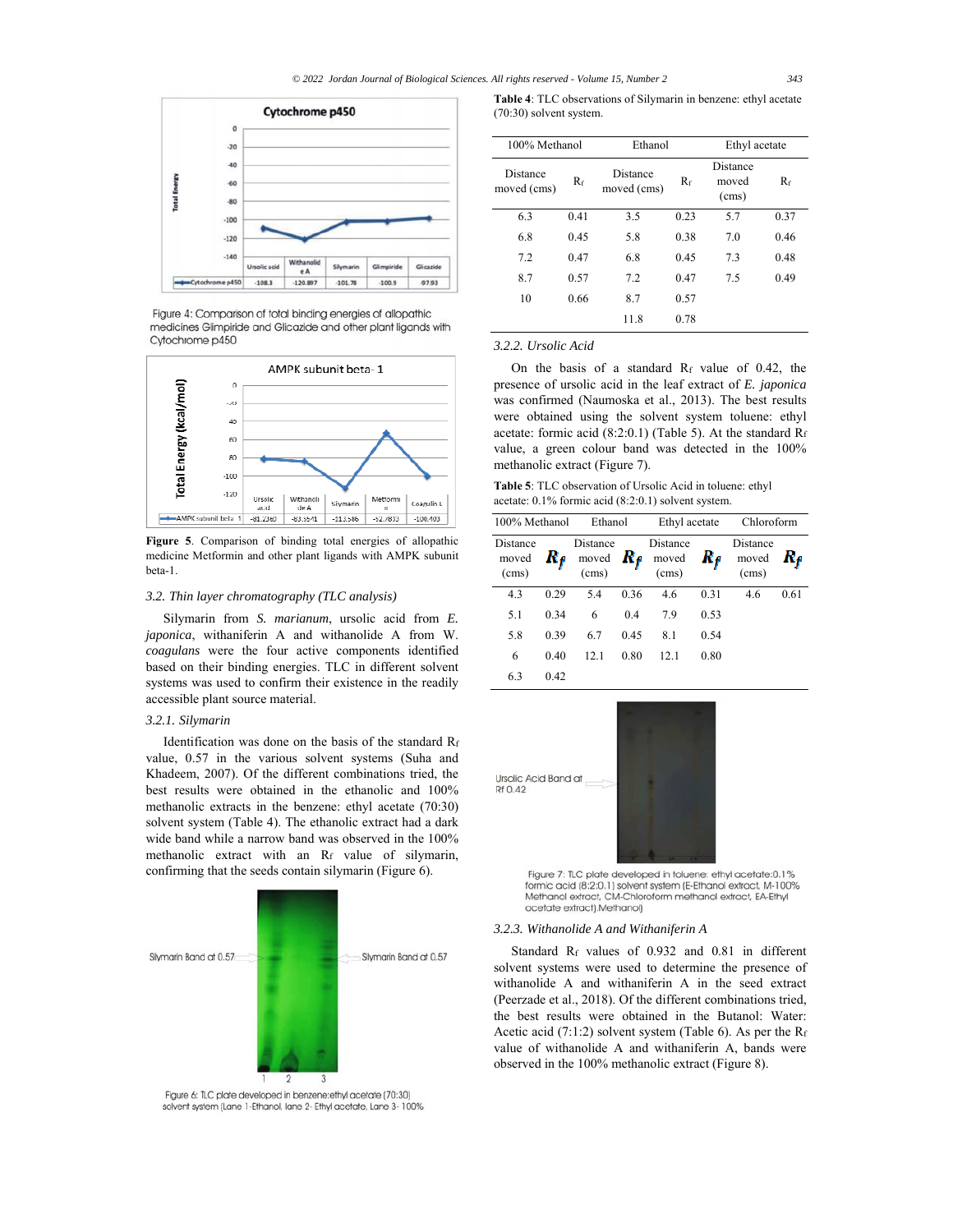**Table 6**. TLC observations of Withanolide A and Withaniferin A in butanol: water: acetic (7:1:2) solvent system.

| 100% Methanol        |       | Acetone              |       |
|----------------------|-------|----------------------|-------|
| Distance moved (cms) | $R_f$ | Distance moved (cms) | $R_f$ |
| 3.6                  | 0.24  | 2.5                  | 0.16  |
| 4.5                  | 0.25  | 3.7                  | 0.24  |
| 6.4                  | 0.42  | 4.6                  | 0.30  |
| 7.7                  | 0.50  | 6.4                  | 0.42  |
| 9.2                  | 0.60  | 7.8                  | 0.51  |
| 12.4                 | 0.81  | 9.2                  | 0.60  |
| 14.3                 | 0.93  | 11.3                 | 0.74  |
|                      |       | 14                   | 0.91  |



Figure 8: TLC plate developed in butanol: water: acetic (7:1:2) solvent system (C-Chloroform, W- water, P- Pteroleum ether, M-100% Methanol, A-Acetone)

## **4. Discussion**

In our study, molecular docking studies were performed on plants that have been reported to be known in the traditional systems of medicine for diabetes treatment (Modak *et al*., 2007; Mondal *et al*., 2012). iGemdock is a graphical-automatic drug design system for docking, virtual screening, and identifying pharmacological interactions between ligand molecules and receptors (Kaladhar *et al*., 2012; Dar and Mir, 2017). In this study on molecular docking, three plants *S. marianum*, *E. japonica*, and *W. coagulans* outperformed other plants and commonly used allopathic drugs such as metformin, glimepiride, pioglitazone, and gliclazide. Metformin is reported to have a strong affinity for AMPK receptors (Leclerc *et al*., 2004; Leverve *et al*., 2003). Out of the different ligands tested, including metformin, the best docking results were observed between the AMPK subunit beta1 receptor and the silymarin ligand. The contributing bonds between target and ligand were hydrogen bonds with a -25.1233 kcal/mol and vander waals bonds with a –88.66 kcal/mol contribution to the total binding energy level. The major amino acids involved in this binding were arginine at 63, 138 and 171, serine at 173, leucine at 170, methionine at 163 and asparagine at 162. In the present investigation, Withanolide A was found to be a better ligand than allopathic drugs gliclazide and glimepiride, since it had the highest total binding energy with cytochrome P450. Hydrogen bonds (contribution-21.117 kcal/mol) and vander waals bonds (contribution-99.78 kcal/mol) were the most prominent bonds during this binding. The amino acids lysine (391), phenylalanine (393), glycine (396), and asparagine (395) contributed to this binding.

Similarly, thiazolidinediones are reported to be highly effective ligands for PPARγ receptors (Wilson *et al*., 1996). According to this study, Coagulin L from *W. coagulans* is more successful as a ligand in binding to the target than Pioglitazone, a thiazolidinedione. The major contributors to binding between Coagulin L and the PPARγ receptor were hydrogen bonds and vander waals bonds. Hydrogen bonds contributed- 104.77 kcal/mol energy whereas vander waals bonds contributed-10.39 kcal/mol energy to the total binding energy level, which is-115.16 kcal/mol. The amino acids that took part in the binding were serine at 370, phenylalanine at 315, isoleucine at 369, arginine at 316 and glutamic acid at 371.

Our results are in consonance with prior research that found active compounds in the selected plants to be promising candidates for diabetic treatment. Silymarin (from *S. marianum)* has been reported to be a complex of 7 active molecules that can be utilized for various therapeutic targets of T2D (Gupta *et al*., 2011; Ahmad *et al*., 2019). Wu *et al*., 2015 reported that ursolic acid and its triterpene analogues could be a potential ligand for treating T2D because of its high binding energy levels with the targets. Likewise, anti-diabetic properties have been reported for *W. coagulans* constituents (Guzman *et al*., 2018; Subburaya *et al*., 2020).

A chromatographic analysis of readily accessible raw materials of target plants was also performed as part of our research to establish the presence of active compounds. Solvents such as chloroform: acetone: formic acid (75:16.5:8.5) (Abouzid et al., 2012), ethyl acetate: nhexane (40:60), benzene: ethyl acetate (70:30) (Suha and Khadeem, 2007), methanol: water (9:1), and 100% methanol were previously used to detect silymarin in *S. marianum*. Ursolic acid in *E. japonica* leaves has been determined using toluene: ethyl acetate: formic acid (8:2:0.1) (Gupta *et al*., 2011), acetonitrile: water (3:2) and butanol: acetic acid: water (4:1:5) (Khatik *et al*., 2019). For withanolide A and withaniferin A in *W.coagulans,* different reports have suggested the use of solvent systems including benzene: ethyl acetate (2:1) (Sudhanshu *et al*., 2012), toluene: ethyl acetate: formic acid (5:5:1) (Preethi *et al*., 2014), chloroform: methanol (9:1) (Poorani, 2014) and butanol: acetic acid (7:1:2) (Peerzade *et al*., 2018).

Our results confirm prior research that identified silymarin, ursolic acid, withanolide A and withaniferin A in the plant raw material.

#### **5. Conclusion**

Diabetes mellitus is a rapidly spreading threat to public health, healthcare, and the economy. Long-term use of allopathic drugs has been linked to debilitating side effects as well as potentially significant metabolic diseases. As a result, there is a growing demand for herbal remedies for diabetes therapy, which has resulted in overexploitation of several medicinal plants. There is a need to explore different phytochemical–target protein interactions to facilitate judicious drug development. Docking is a simple and effective method for predicting a phytochemical's efficiency by modelling plant ligand and protein receptor interaction. According to the findings of this study, Silymarin, Ursolic acid, Withanolide A, and Withaniferin A are prospective medication candidates that might be employed to build a successful therapeutic product.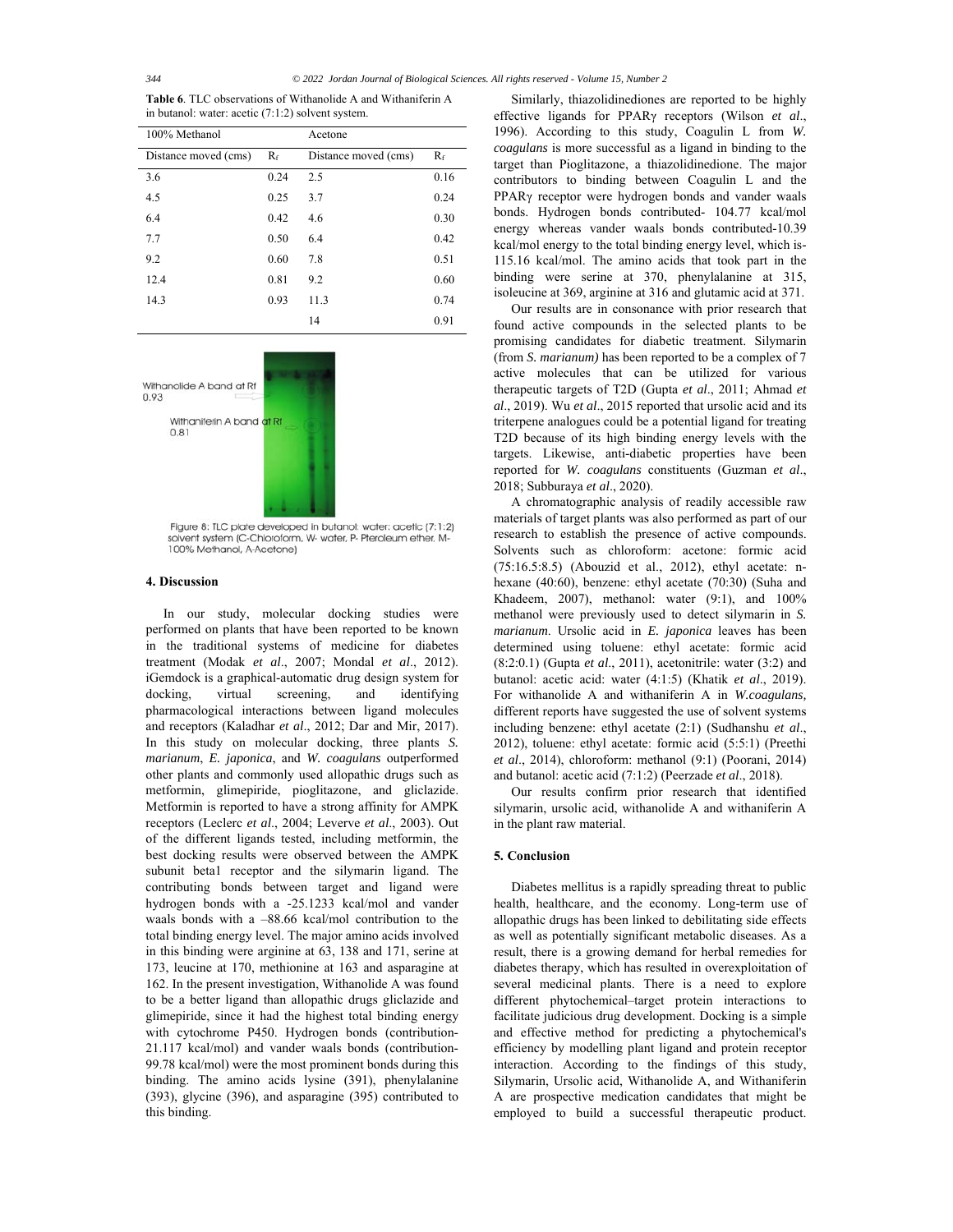Furthermore, TLC research has revealed that these compounds are present in commonly available plant materials. More concentrated efforts on these plants should be made for extensive phytochemical characterization, genotype-based active ingredient analysis, and subsequent herbal medicine development.

#### **References**

Abouzid S. 2012. Silymarin, natural flavolignans from milk thistle. In: Rao V (Ed.), **Phytochemicals-A Global Perspective of Their Role in Nutrition and Health**. InTech, Egypt, pp. 255- 272.

Abuhamdah S, Abuhamdah R, Howes MJ, Uttley G and Chazot PL. 2020. A molecular docking study of *Aloysia citrodora* Palau. Leaf essential oil constituents towards human acetylcholinesterase: implications for Alzheimer's disease. *Jordan Journal of Biological Sciences*., **13**: 575-580**.** 

Ahmad H, Gupta P, Tufchi N, Pant K and Kumar N. 2016. In silico modeling and docking of cch1 protein of *Candida glabrata* with FDA-approved drugs: a drug repurposing approach. *Asian J Pharma Clin Res*., **9**: 148-153.

Ahmad Z, Prashantha CN, D Visaga P and Zahra M**.** 2019. In silico analysis of active constituents of silymarin as αlphaglucosidase enzyme inhibitors in type 2 diabetes mellitus. *Asian J Pharma Clin Res*., **12**: 225-229.

Al Jamal AR. 2009. Effects of cinnamon on blood glucose and lipids levels in diabetic patients (type2). *Jordan Journal of Biological Sciences*.*,* **2(3):** 135-138**.** 

American Diabetes Association. 2009. Diagnosis and classification of diabetes mellitus. *Diabetes Care*., **32(1)**: S62-7.

Dar AM and Mir S. 2017. Molecular docking: approaches, types, applications and basic challenges. *J Anal Bioanal Tech*., **8**: 356.

Del Prato S and Pulizzi N. 2006. The place of sulfonylureas in the therapy for type 2 diabetes mellitus. *Metabolism*., **55(5)**: S20-S27.

Delfanian M, Kenari RE and Sahari MA. 2016. Effect of natural extracted antioxidants from *Eriobotrya japonica* (Lindl.) fruit skin on thermo oxidative stability of soyabean oil during deep frying. *Int J Food Prop*., **19**: 958-973.

Dodd GT, Xirouchaki CE, Eramo M, Henry BA, Cowley MA and Tiganis T. 2019. Intranasal targeting of hypothalamic PTP1B and TCPTP reinstates leptin and insulin sensitivity and promotes weight loss in obesity. *Cell Rep*., **28(11)**: 2905-2922.

Eid AA, Gorin Y, Fagg BM, Maalouf R, Barnes JL, Block K and Abboud HE. 2009. Mechanisms of podocyte injury in diabetes: role of cytochrome P450 and NADPH oxidases. *Diabetes*., **58(5)**: 1201-1211.

Feingold KR. 2020. **Oral and injectable (non-insulin) pharmacological agents for type 2 diabetes**. In: Feingold KR, Anawalt B, Boyce A, Chrousos G, de Herder WW, Dhatariya K, Dungan K, Grossman A, Hershman JM, Hofland J, Kalra S, Kaltsas G, Koch C, Kopp P, Korbonits M, Kovacs CS, Kuohung W, Laferrère B, McGee EA, McLachlan R, Morley JE, New M, Purnell J, Sahay R, Singer F, Stratakis CA, Trence DL, Wilson DP (eds.). Endotext [Internet]. South Dartmouth (MA): MDText.com, Inc.

Ferre T, Riu E, Franckhauser S, Agudo J and Bosch F. 2003. Long-term overexpression of glucokinase in the liver of transgenic mice leads to insulin resistance. *Diabetologia*., **46(12)**: 1662–1668.

Gandhi AJ, Maji JK and Shukla VJ. 2017. Ayurvedic and allopathic formulations for diabetes mellitus: a pharmaco economic study. *World J Pharm Sci Tech*., **(1)**: 49-68.

Gupta M, Bisht D, Khatoon S, Srivastava S and Kumar A. 2011. Determination of ursolic acid a biomarker in different swertia species through high performance thin layer chromatography. *Chinese Med*., **2**: 121-124.

Guzmán-Ávila R, Flores-Morales V, Paoli P, Camici G, Ramírez-Espinosa JJ, Cerón-Romero L, Navarrete-Vázquez G, Hidalgo-Figueroa S, Yolanda Rios M, Villalobos-Molina R and Estrada-Soto S. 2018. Ursolic acid derivatives as potential antidiabetic agents: In vitro, in vivo, and in silico studies. *Drug Dev Res*., **79**: 70-80.

https://cactus.nci.nih.gov/translate/

https://pubchem.ncbi.nlm.nih.gov/

https://www.rcsb.org/

Kaladhar DS, Anusha N, VarahalaRao V, Surekha C and Meesala S. 2012. Regulation of Metabolic Syndromes by means of controlling diseased ache and bche with multitarget inhibitors through in silico techniques. *J Comput Methods Mol Des*., **2**: 122- 129.

Kazazis CE, Evangelopoulos AA, Kollas A and Vallianou NG. 2014. The therapeutic potential of Milk Thistle in diabetes. *Rev Diabet Stud*., **11(2)**: 167-174.

Khatik GL, Singh A, Khurana N, Sharma N, Tomar B, Yadav P, Vyas M and Satija S. 2019. Physicochemical analysis of leaves of *Eriobotrya japonica* and antioxidant and antidiabetic evaluation of its methanolic extract. *Int J Green Pharm*., **13**: 306-311.

Kumar SP, Prasad P and Roy A. 2016. Screening of in vitro antidiabetic activity of herbal formulation meshashringi. *UK Journal of Pharmaceutical and Biosciences*., **4(6)**: 75-79.

Kumar V and Staden JV. 2016. A review of *Swertia chirayita* (Gentianaceae) as a traditional medicinal plant. *Front Pharmacol*, **6**: 308

Leclerc I, Woltersdorf WW, da Silva Xavier G, Rowe RL, Cross SE, Korbutt GS, Rajotte RV, Smith R, Rutter GA. 2004. Metformin, but not leptin, regulates AMP-activated protein kinase in pancreatic islets: impact on glucose-stimulated insulin secretion. *Am J Physiol Endocrinol Metab*., **286(6)**: E1023-31.

Lee IK. 2014. The role of pyruvate dehydrogenase kinase in diabetes and obesity. *Diabetes Metab J*., **38(3)**: 181-186.

Leverve XM, Guigas B, Detaille D, Batandier C, Koceir EA, Chauvin C, Fontaine E and Wiernsperger NF. 2003. Mitochondrial metabolism and type-2 diabetes: a specific target of metformin. *Diabetes Metab*., **29(4 Pt 2)** :6S88-94.

Liu Y, Zhang W, Xu C and Li X. 2016. Biological activities of extracts from loquat (*Eriobotrya japonica Lindl.)*: A review. *Int J Mol Sci*., **17(12)**.

Maurya R. 2010. Chemistry and pharmacology of *Withania coagulans*: An ayurvedic remedy. *J Pharm Pharmacol*., **62(2)**: 153-160.

Miyazaki Y, Mahankali A, Wajcberg E, Bajaj M, Mandarino LJ and DeFronzo RA. 2004. Effect of pioglitazone on circulating adipocytokine levels and insulin sensitivity in type 2 diabetic patients. *J Clin Endocrinol Metab*., **89(9)**: 4312-9.

Modak M, Dixit P, Londhe J, Ghaskadbi S and Devasagayam TPA. 2007. Indian herbs and herbal drugs used for the treatment of diabetes. *J Clin Biochem Nutr*., **40**: 163-173.

Mondal P, Bhuyan N, Das S, Kumar M, Borah S and Mahato K. 2012. Herbal medicines useful for the treatment of diabetes in North-East India*. Int J Pharm Biol Sci*.*,* **3**: 575-589.